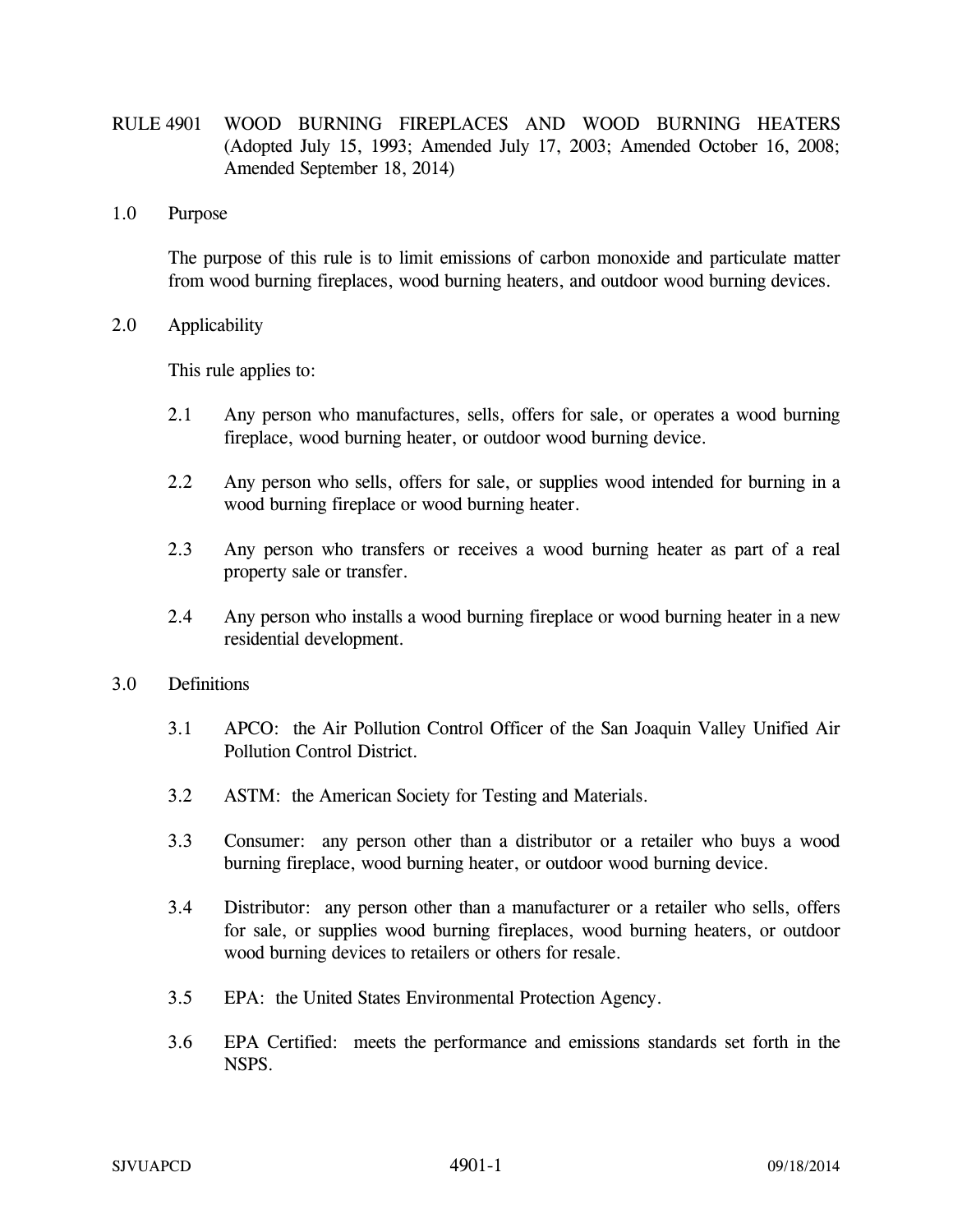- 3.7 Garbage: any solid, semisolid, and liquid wastes generated from residential, commercial, and industrial sources, including trash, refuse, rubbish, industrial wastes, asphaltic products, manure, vegetable or animal solid or semisolid wastes, and other discarded solid or semisolid wastes.
- 3.8 Low Mass Fireplace: any fireplace and attached chimney, as identified in ASTM E 2558-7, "Determining Particulate Matter Emissions from Fires in Low Mass Wood-burning Fireplaces," that can be weighed (including the weight of the test fuel) on a platform scale.
- 3.9 Manufacturer: any person who constructs or imports a wood burning fireplace or wood burning heater.
- 3.10 Masonry Heater: any site-built or site-assembled, wood burning heating device constructed mainly of masonry materials in which the heat from intermittent fires burned rapidly in its firebox is stored in its structural mass for slow release to the site. Such wood burning heating devices must meet all federal requirements and be designed and constructed per specifications set forth in ASTM E 1602-3, "Guide for Construction of Solid Fuel Burning Masonry Heaters."
- 3.11 New Residential Development: any single or multi-family housing unit, for which construction began on or after January 1, 2004. Construction began when the foundation for the structure was constructed.
- 3.12 New Wood Burning Heater: any wood burning heater that has not been sold, supplied, or exchanged for the first time by the manufacturer, the manufacturer's distributor or agency, or a retailer.
- 3.13 Normal Operating Conditions: the operation of a wood burning heater as defined in this rule, except when a fire is started in the wood burning heater, when fuel is added to the wood burning heater, and when the fire is being extinguished. Visible smoke produced during these three events shall not exceed fifteen minutes per event.
- 3.14 NSPS: New Source Performance Standard. For purposes of this rule the NSPS is the Code of Federal Regulations, Part 60, Title 40, Subpart AAA.
- 3.15 Outdoor Wood Burning Device: any wood burning fireplace, or other device designed to burn wood, and that is located outside of a building or structure. This includes, but is not limited to, burn bowls, fire rings/pits, and chimineas. This does not include fire pits at state parks, national parks, or national forests.
- 3.16 Paints: any exterior and interior house and trim paints, enamels, varnishes, lacquers, stains, primers, sealers, undercoaters, roof coatings, wood preservatives, shellacs, and other paints or paint-like products.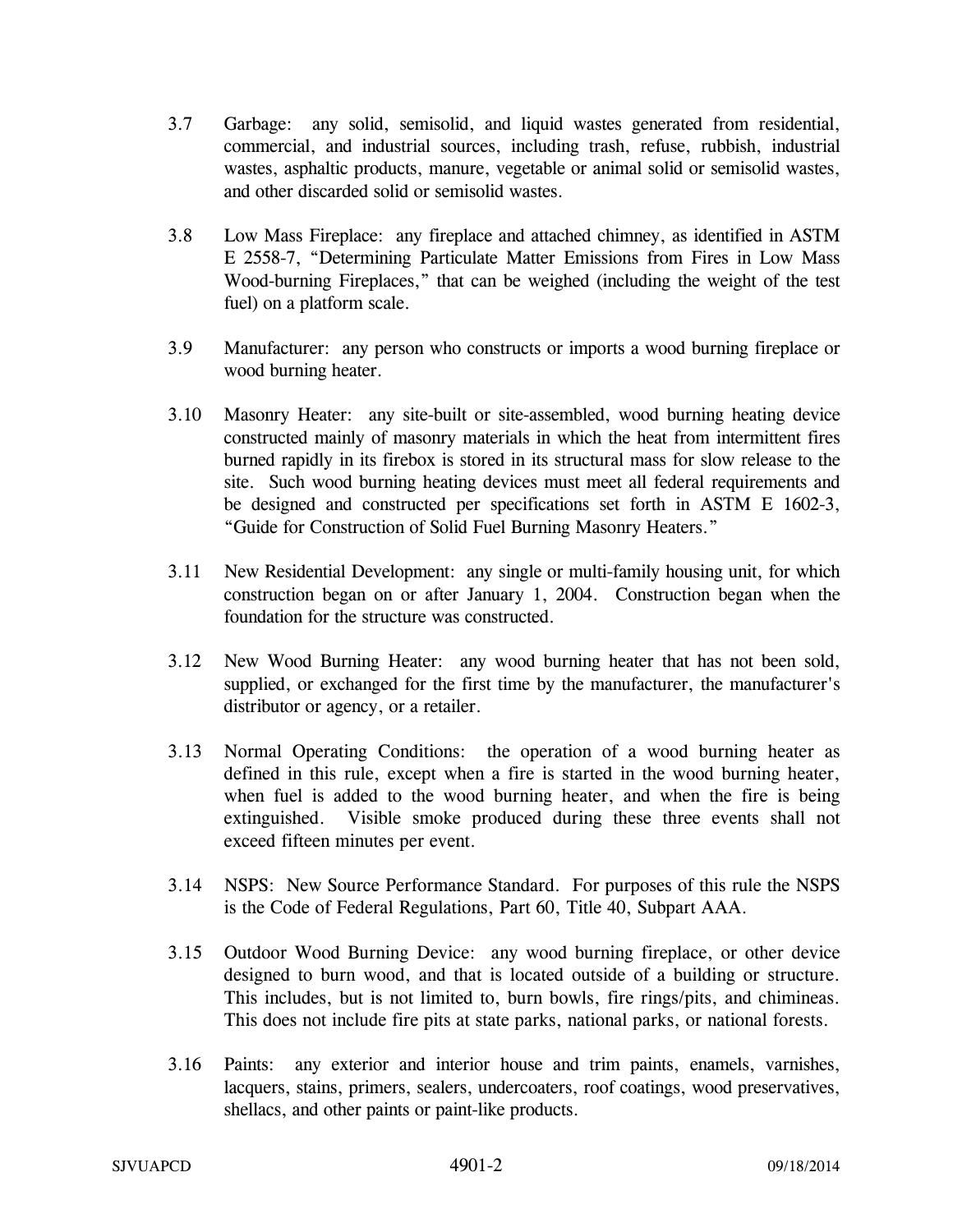- 3.17 Paint Solvents: any organic solvents sold or used to thin paints or clean up painting equipment.
- 3.18 Pellet-Fueled Wood Burning Heater: any wood burning heater manufactured for the purpose of heating a space and is intended to operate on pellet fuel.
- 3.19 Pellet Fuel: includes, but is not limited to, compressed sawdust, compressed paper products, and compressed forest residue, wood chips and other waste biomass, ground nut-hulls and fruit pits, corn, and cotton seed.
- 3.20 Permanently Inoperable: modified in such a way that a wood burning heater can no longer operate as a wood burning heater.
- 3.21 PM: particulate matter. PM2.5 has an aerodynamic diameter equal to or less than 2.5 microns. PM10 has an aerodynamic diameter equal to or less than 10 microns.
- 3.22 Real Property: the land itself and anything that is permanently affixed to the land, such as buildings, and structures. Examples of real property include heating and air conditioning systems, water lines, or electrical systems that primarily are used to control theenvironment for people and to benefit the land.
- 3.23 Retailer: any person engaged in the sale of wood burning fireplaces, wood burning heaters, or outdoor wood burning devices directly to the consumer.
- 3.24 Seasoned Wood: wood of any species that has been sufficiently dried so as to contain 20 percent or less moisture by weight.
- 3.25 Treated Wood: wood of any species that has been chemically impregnated, painted, or similarly modified to improve resistance to insects or weathering.
- 3.26 Used Wood Burning Heater: any wood burning heater that has been used at least once, except wood burning heaters that have been used by retailers for the purpose of demonstration.
- 3.27 Waste Petroleum Product: any petroleum product other than gaseous fuels that has been refined from crude oil, and has been used, and, as a result of use, has been contaminated with physical or chemical impurities.
- 3.28 Wood Burning Fireplace: any permanently installed masonry or factory built wood burning device designed to be used with an air-to-fuel ratio greater than or equal to 35-to-1.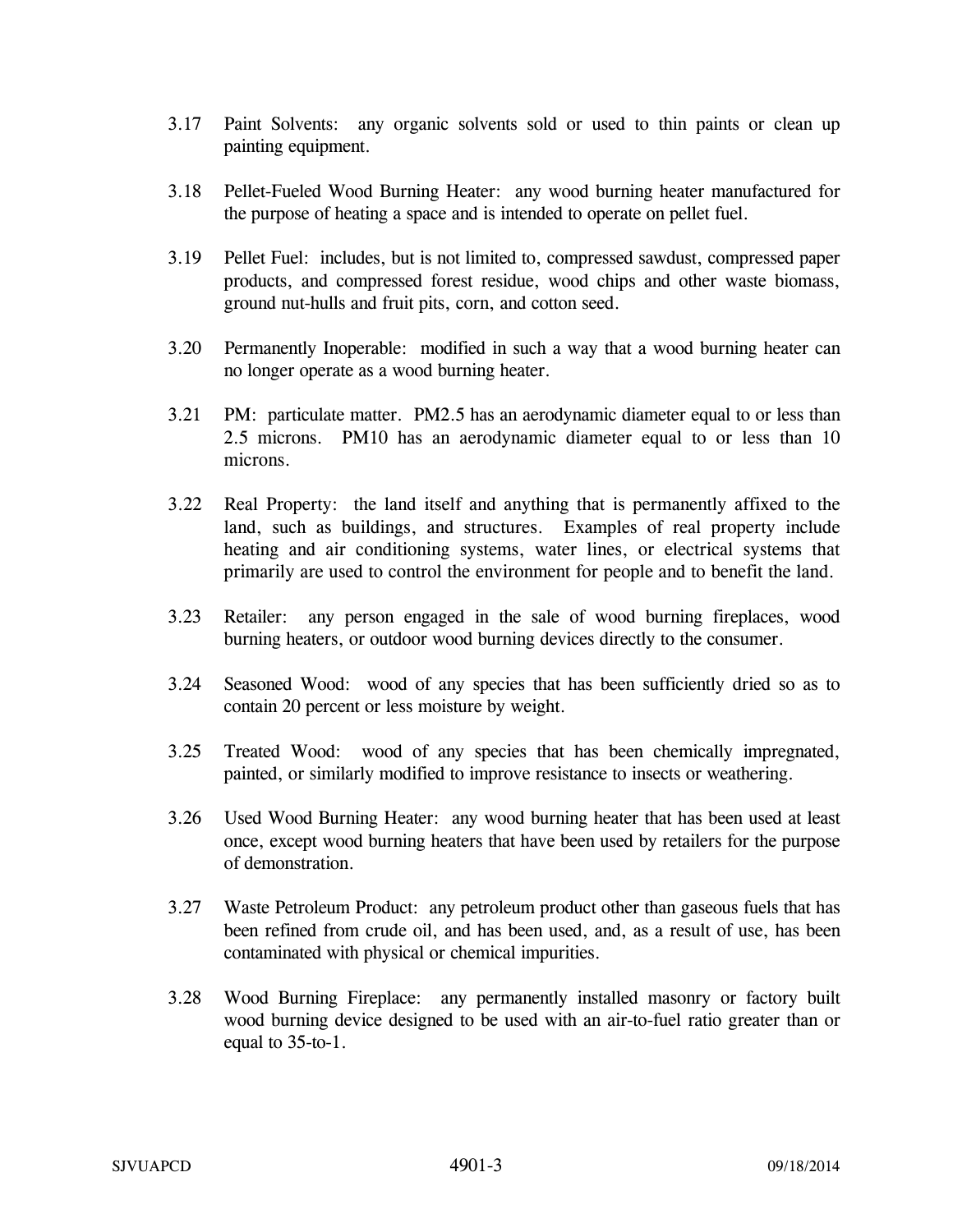- 3.29 Wood Burning Heater: an enclosed, wood burning appliance capable of and intended for space heating (i.e. wood stove, pellet-fueled wood burning heater, or wood burning fireplace insert).
- 3.30 Wood Burning Season: for purposes of this rule, the months of November, December, January, and February.
- 4.0 Exemptions

The following devices are exempt from the provisions of this rule:

- 4.1 Devices that are exclusively gaseous-fueled.
- 4.2 Cookstoves, as described in Code of Federal Regulations 60.531.
- 4.3 Any burning occurring on the ground is open burning and is subject to requirements of District Rule 4103.
- 5.0 Requirements
	- 5.1 Sale or Transfer of Wood Burning Heaters
		- 5.1.1 New wood burning heaters

No person shall advertise, sell, offer for sale, supply, install, or transfer a new wood burning heater unless it is either:

- 5.1.1.1 EPA certified with a Phase II Certification or a more stringent certification as currently enforced in the NSPS at the time of sale or transfer, or
- 5.1.1.2 A pellet-fueled wood burning heater that is exempt from EPA certification pursuant to requirements in the NSPS, until such time that amendments to the NSPS are finalized to remove exemptions for pellet-fueled wood burning heaters, then all new wood burning heaters must comply with Section 5.1.1.1.
- 5.1.2 Used wood burning heaters

No person shall advertise, sell, offer for sale, supply, install, or transfer a used wood burning heater unless it has been rendered permanently inoperable, satisfies requirements pursuant to Section 5.1.1, or is a low mass fireplace, masonry heater, or other wood-burning device of a make and model that meets all federal requirements and has been approved in writing by the APCO.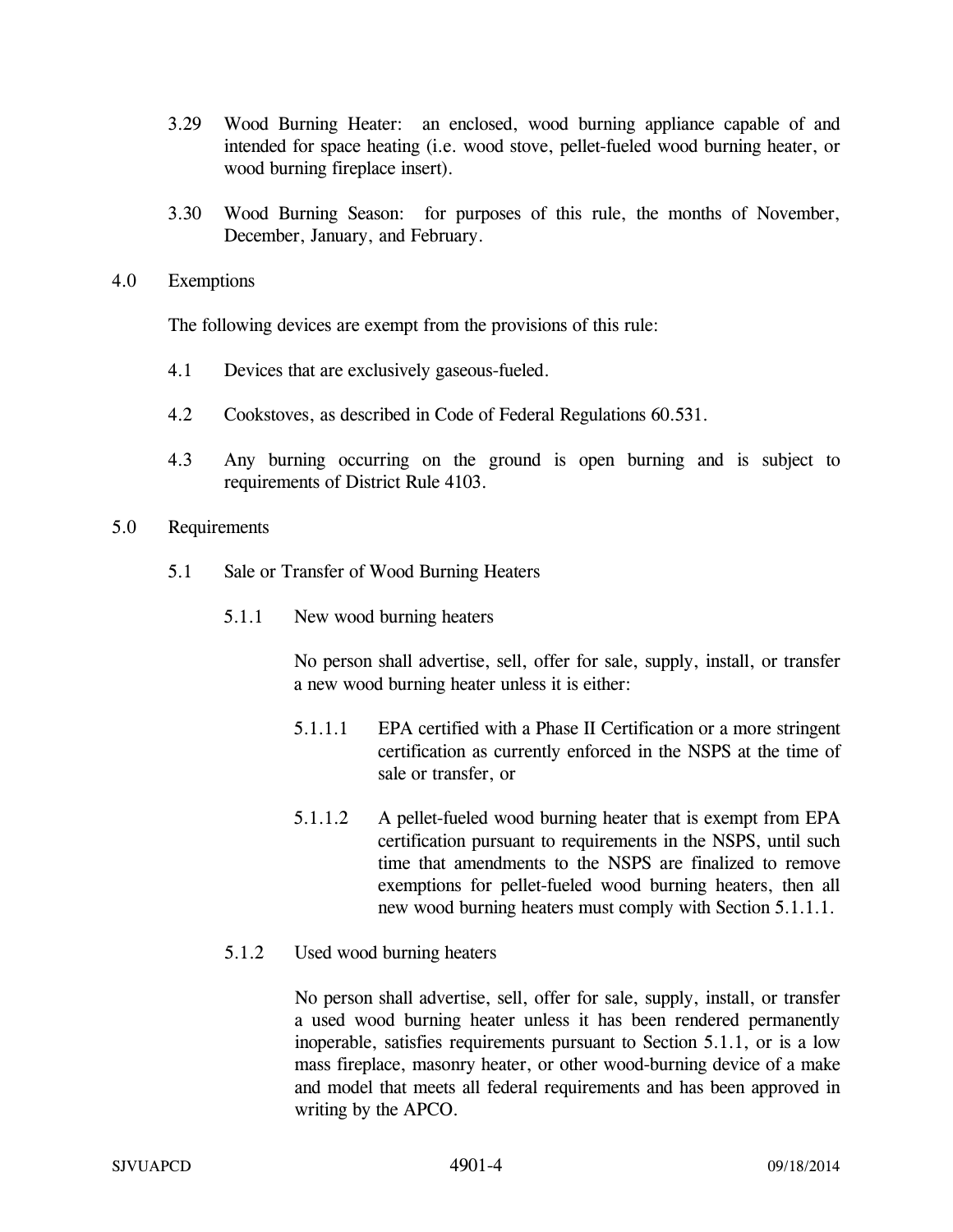## 5.1.3 Public Awareness Information

 Retailers selling or offering for sale new wood burning heaters shall supply public awareness information with each sale of a wood burning heater in the form of pamphlets, brochures, or fact sheets on the following topics listed in Sections 5.1.3.1 through 5.1.3.6. Public awareness information shall be subject to the review and approval of the APCO.

- 5.1.3.1 Proper installation, operation, and maintenance of the wood burning heater,
- 5.1.3.2 Proper fuel selection and use,
- 5.1.3.3 Health effects from wood smoke,
- 5.1.3.4 Weatherization methods for the home,
- 5.1.3.5 Proper sizing of wood burning heaters, and
- 5.1.3.6 Episodic Wood Burning Curtailment levels as defined in Section 5.6.
- 5.1.4 Sections 5.1.1 and 5.1.2 do not apply to wood burning heaters subject to Section 5.2.
- 5.2 Sale or Transfer of Real Property
	- 5.2.1 No person shall sell or transfer any real property which contains a wood burning heater without first assuring that each wood burning heater included in the real property is:
		- 5.2.1.1 EPA Phase II Certified or has a more stringent certification under the NSPS at time of purchase or installation, or
		- 5.2.1.2 A pellet-fueled wood burning heater that was exempt from EPA Certification pursuant to requirements in the NSPS at the time of purchase or installation, or
		- 5.2.1.3 Rendered permanently inoperable.
	- 5.2.2 Upon the sale or transfer of real property, the seller shall provide to the recipient of the real property, and to the APCO, documentation of compliance with Section 5.2.1. Documentation shall be in the form of a statement signed by the seller describing the type(s) of wood burning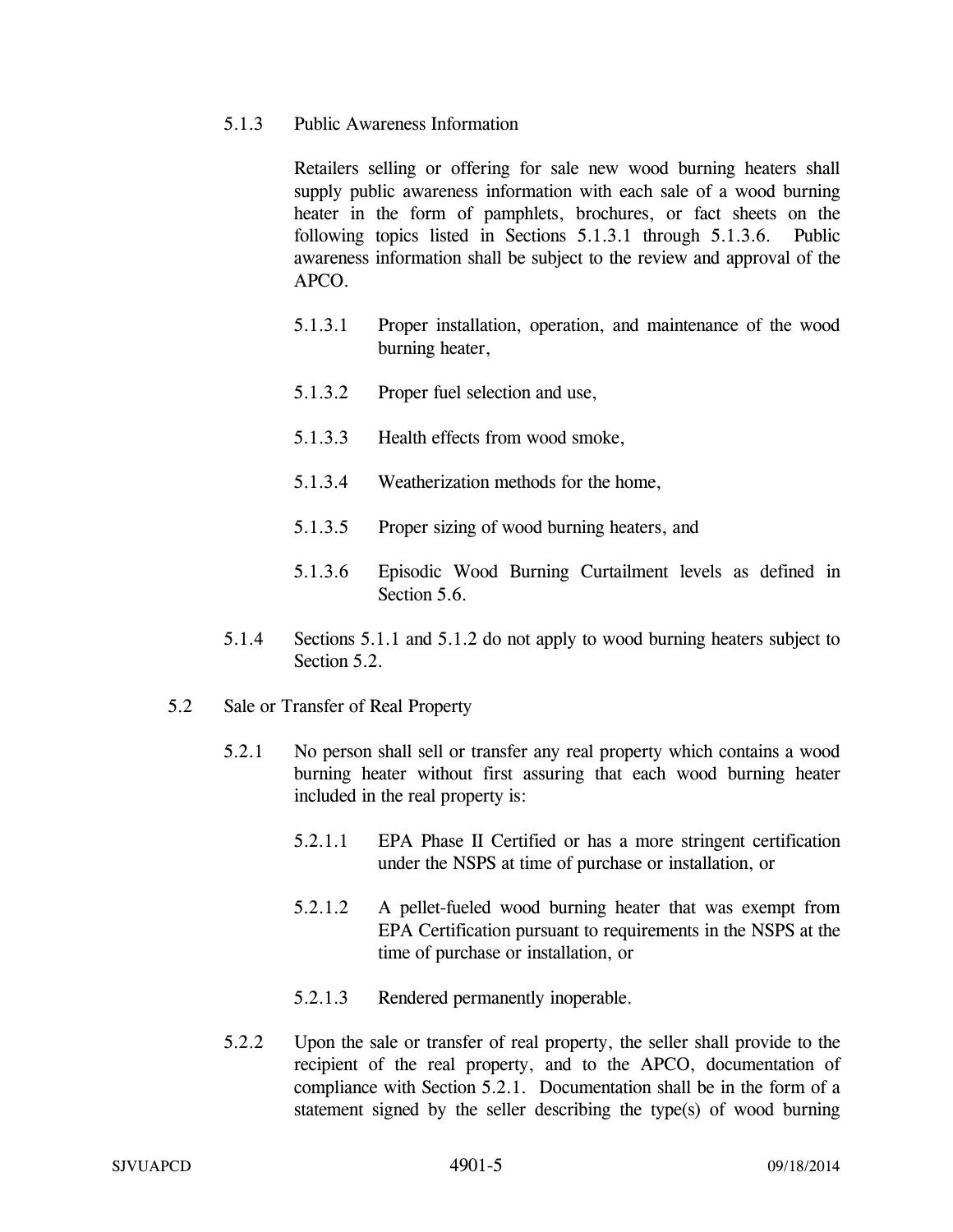heater(s) included in the real property transaction, and any action taken to comply with Section 5.2.1. The APCO shall make blank forms available to the public for the purpose of fulfilling this requirement.

- 5.2.3 Documents required by Section 5.2.2 shall be retained by the recipient of the real property and shall be made available to the APCO upon request.
- 5.3 Limitations on Wood Burning Fireplaces or Wood Burning Heaters in New Residential Developments
	- 5.3.1 Effective until December 31, 2014
		- 5.3.1.1 No person shall install a wood burning fireplace in a new residential development with a density greater than two (2) dwelling units per acre.
		- 5.3.1.2 No person shall install more than two (2) EPA Phase II Certified wood burning heaters per acre in any new residential development with a density equal to or greater than three (3) dwelling units per acre.
		- 5.3.1.3 No person shall install more than one (1) wood burning fireplace or wood burning heater per dwelling unit in any new residential development with a density equal to or less than two (2) dwelling units per acre.
	- 5.3.2 Effective on and after January 1, 2015
		- 5.3.2.1 No person shall install a wood burning fireplace in a residential development with a density greater than two (2) dwelling units per acre.
		- 5.3.2.2 No person shall install more than two (2) EPA Phase II Certified or more stringent certification as currently enforced under the NSPS, wood burning heaters per acre in any residential development with a density greater than two (2) dwelling units per acre.
		- 5.3.2.3 No person shall install more than one (1) wood burning fireplace or EPA Phase II Certified or more stringent certification, as currently enforced under the NSPS, per dwelling unit in any residential development with a density equal to or less than two (2) dwelling units per acre.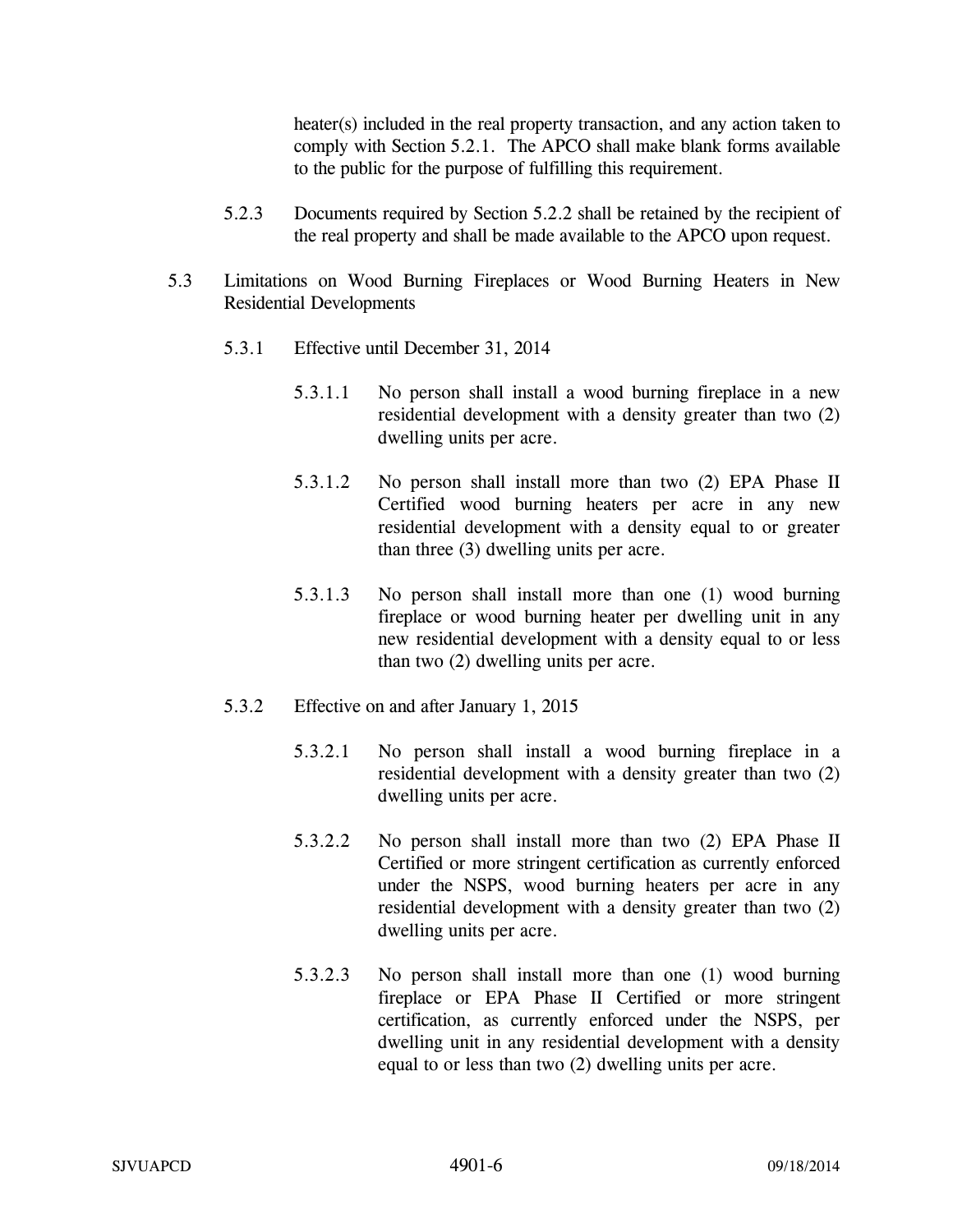- 5.4 Advertising Requirements for Sale of Wood
	- 5.4.1 No person shall sell, offer for sale, or supply any wood which is orally or in writing, advertised, described, or in any way represented to be "seasoned wood" unless the wood has a moisture content of 20 percent or less by weight.
	- 5.4.2 The APCO may delegate to another person or agency the authority to test wood for moisture content and determine compliance with Section 5.4.1.
- 5.5 Prohibited Fuel Types

No person shall cause or allow any of the following materials to be burned in a wood burning fireplace, wood burning heater, or outdoor wood burning device:

- 5.5.1 Garbage,
- 5.5.2 Treated wood,
- 5.5.3 Plastic products,
- 5.5.4 Rubber products,
- 5.5.5 Waste petroleum products,
- 5.5.6 Paints and paint solvents,
- 5.5.7 Coal, or
- 5.5.8 Any other material not intended by a manufacturer for use as fuel in a wood burning fireplace, wood burning heater, or outdoor wood burning device.
- 5.6 Episodic Wood Burning Curtailment

This section shall be in effect annually during the months of November through February.

5.6.1 Level One Episodic Wood Burning Curtailment

 The APCO shall declare a Level One Episodic Wood Burning Curtailment for a geographic region whenever the potential for a PM2.5 concentration is forecast to equal or exceed 20  $\mu$ g/m<sup>3</sup> but not exceed 65  $\mu$ g/m<sup>3</sup> for the geographic region.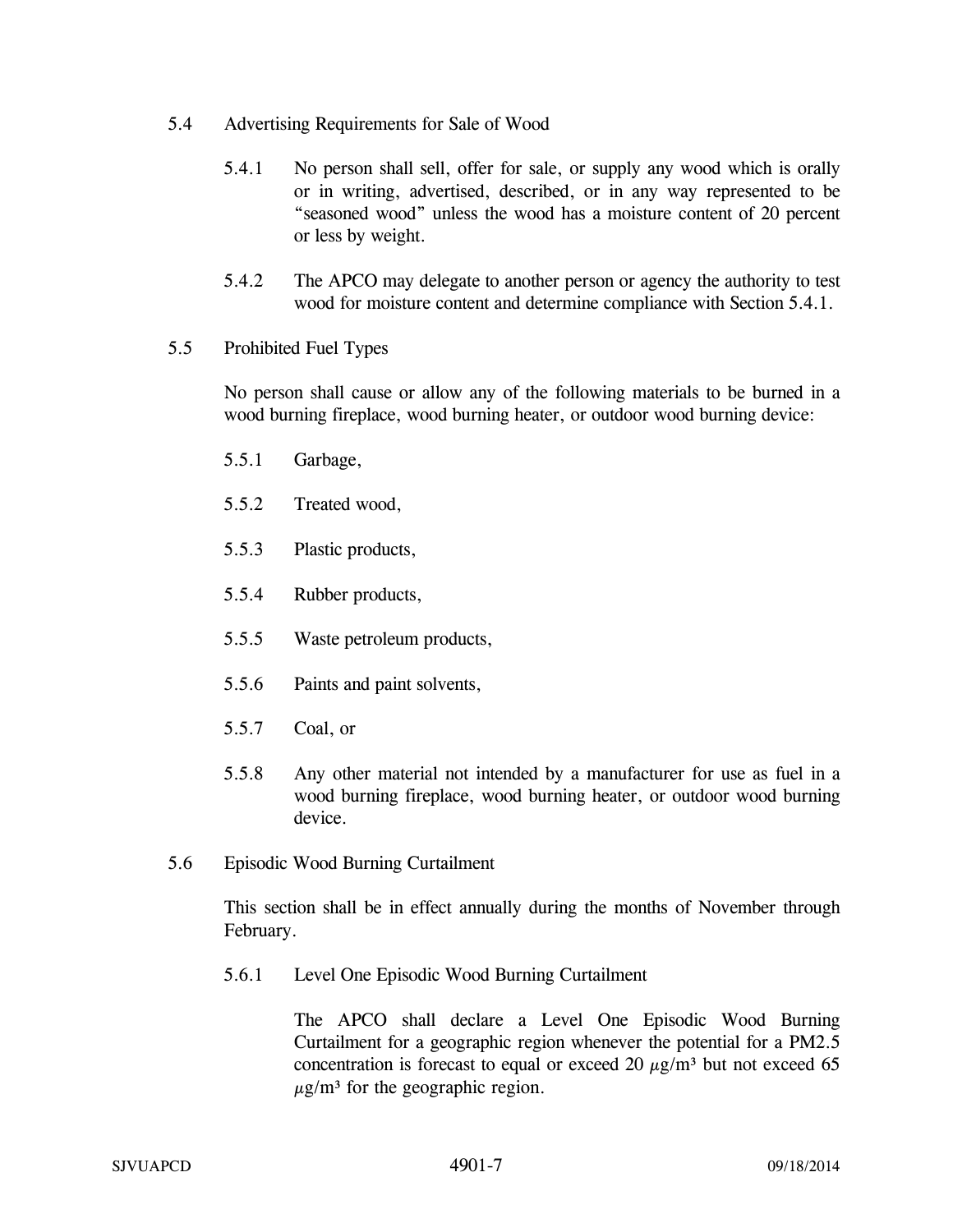- 5.6.1.1 A wood burning fireplace, low mass fireplace, masonry heater, outdoor wood burning device, or nonregistered wood burning heater shall not be operated within the geographic region for which a Level One Episodic Wood Burning Curtailment is in effect.
- 5.6.1.2 A wood burning heater that has an approved and current registration with the District may be operated within the geographic region for which a Level One Episodic Wood Burning Curtailment is in effect provided the wood burning heater:
	- 5.6.1.2.1 Is not fired on a prohibited fuel type pursuant to Section 5.5,
	- 5.6.1.2.2 Is maintained according to manufacturer instructions,
	- 5.6.1.2.3 Is operated according to manufacturer instructions, and
	- 5.6.1.2.4 Has no visible smoke when operated under normal operating conditions.
- 5.6.2 Level Two Episodic Wood Burning Curtailment

 The APCO shall declare a Level Two Episodic Wood Burning Curtailment for a geographic region whenever the potential for a PM2.5 concentration of greater than  $65 \mu g/m^3$  or for a PM10 concentration of 135  $\mu$ g/m<sup>3</sup> or greater is predicted for the geographic region. No person within the geographic region for which a Level Two Episodic Wood Burning Curtailment has been declared shall operate a wood burning fireplace, low mass fireplace, masonry heater, wood burning heater, or outdoor wood burning device when a Level Two Episodic Wood Burning Curtailment is in effect.

- 5.6.3 The following wood burning fireplaces and wood burning heaters are not subject to the provisions of Section 5.6.1 and 5.6.2:
	- 5.6.3.1 Those in locations where natural gas service is not available. For the purposes of this rule, propane and butane are not considered natural gas, or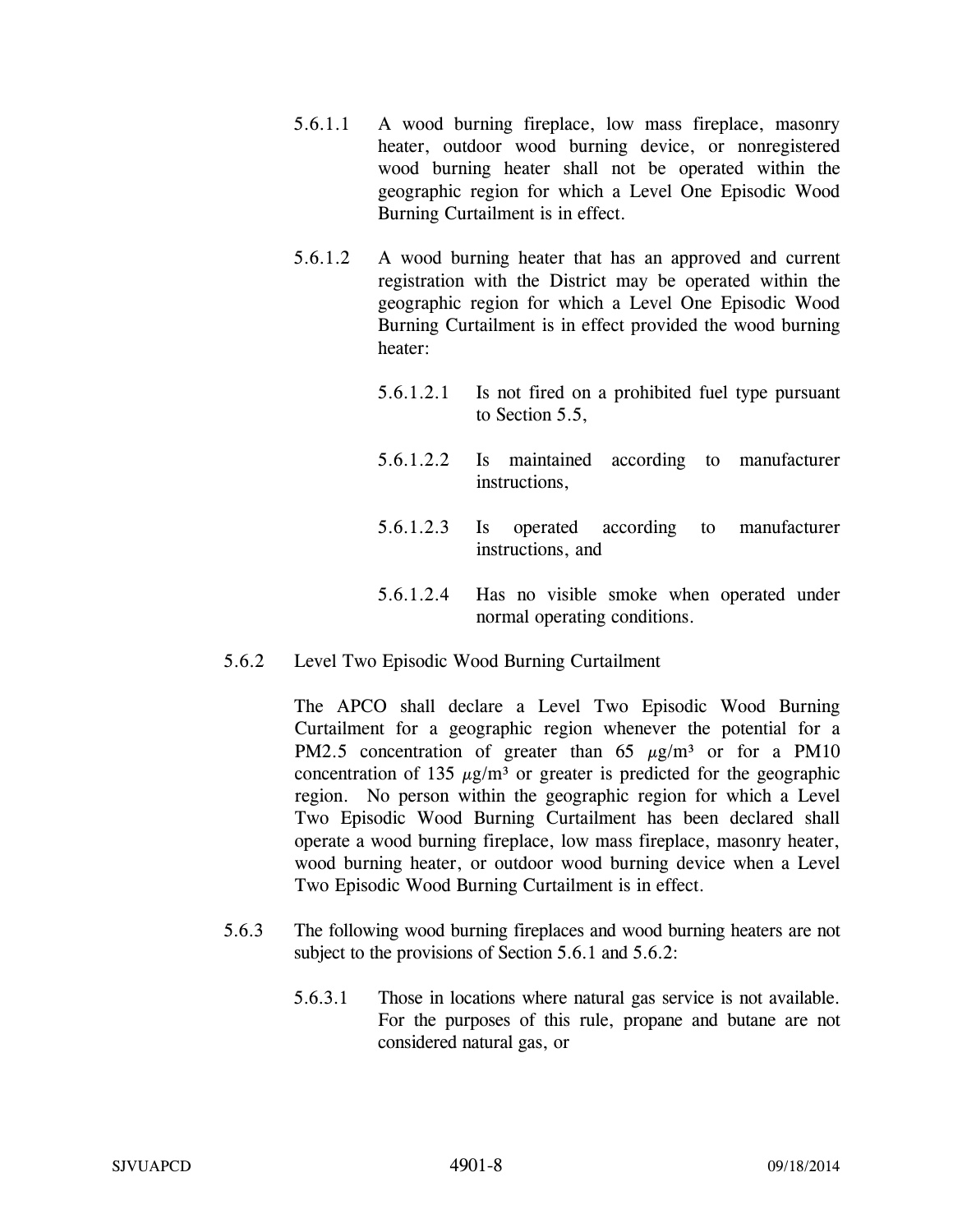- 5.6.3.2 Those for whom a wood burning fireplace or wood burning heater is the sole available source of heat in a residence. This includes times of temporary service outages, as determined by the gas or electrical utility service.
- 5.6.4 Episodic Wood Burning Curtailment Notice

The APCO shall notify the public of each Episodic Wood Burning Curtailment by any of the following methods:

- 5.6.4.1 Provide notice to newspapers of general circulation within the San Joaquin Valley.
- 5.6.4.2 Broadcast of messages presented by radio or television stations operating in the San Joaquin Valley.
- 5.6.4.3 A recorded telephone message for which the telephone number is published.
- 5.6.4.4 Messages posted on the District's website, www.valleyair.org.
- 5.6.4.5 Any other method as the APCO determines is appropriate.
- 5.7 Registration of Wood Burning Heaters
	- 5.7.1 Eligibility for Registration

 A wood burning heater is eligible to be registered with the District provided it is either:

- 5.7.1.1 EPA certified with a Phase II Certification or has a more stringent certification as currently enforced under the NSPS at the time of purchase or installation, or
- 5.7.1.2 A pellet-fueled wood burning heater exempt from EPA certification requirements pursuant to requirements in the NSPS at the time of purchase or installation.
- 5.7.1.3 Wood burning heaters which do not meet the requirements of Section 5.7.1.1 or 5.7.1.2 are ineligible for registration.
- 5.7.1.4 Any registration of a wood burning heater which does not meet eligibility requirements is invalid.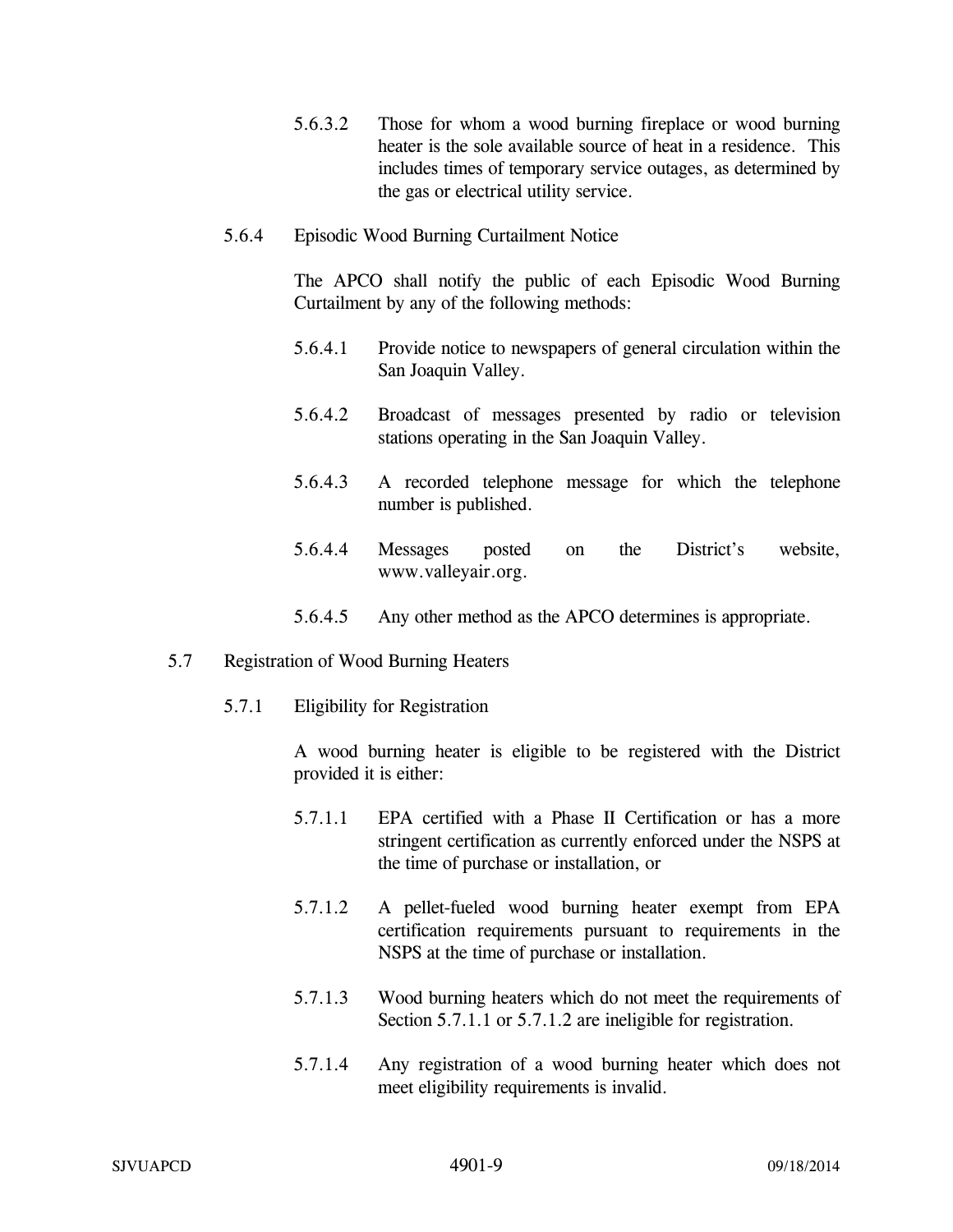- 5.7.2 Interim Registration of Wood Burning Heaters
	- 5.7.2.1 For the wood burning season of 2014/2015 only, an Interim Registration program will be in place. A wood burning heater may participate in the Interim Registration program provided the wood burning heater:
		- 5.7.2.1.1 Meets the eligibility requirements pursuant to Section 5.7.1,
		- 5.7.2.1.2 Is registered in the Interim Registration program prior to use during Level One Episodic Wood Burning Curtailments, and
		- 5.7.2.1.3 Is operated in compliance with Section 5.5 and Section 5.6.
	- 5.7.2.2 Any interim registration of a wood burning heater which does not meet qualifications pursuant to Section 5.7.1 is invalid.
	- 5.7.2.3 Any interim registration of a wood burning heater may be disqualified pursuant to Section 5.9.
- 5.7.3 Registration Process

 Effective during and after the 2015/2016 wood burning season, persons applying to register a wood burning heater shall:

- 5.7.3.1 Submit a completed application and supplemental documentation demonstrating compliance with the eligibility requirements specified in Section 5.7.1 to the District. Supplemental documentation shall include the following:
	- 5.7.3.1.1 Receipt or invoice from the installation or purchase that includes the manufacturer and model name of the wood burning heater, or
	- 5.7.3.1.2 A certification from a District Registered Wood Burning Heater Professional verifying that the wood burning heater meets eligibility requirements pursuant to Section 5.7.1.
	- 5.7.3.1.3 If the wood burning heater was purchased and/or installed more than one year prior to registration with the District, the person must show proof of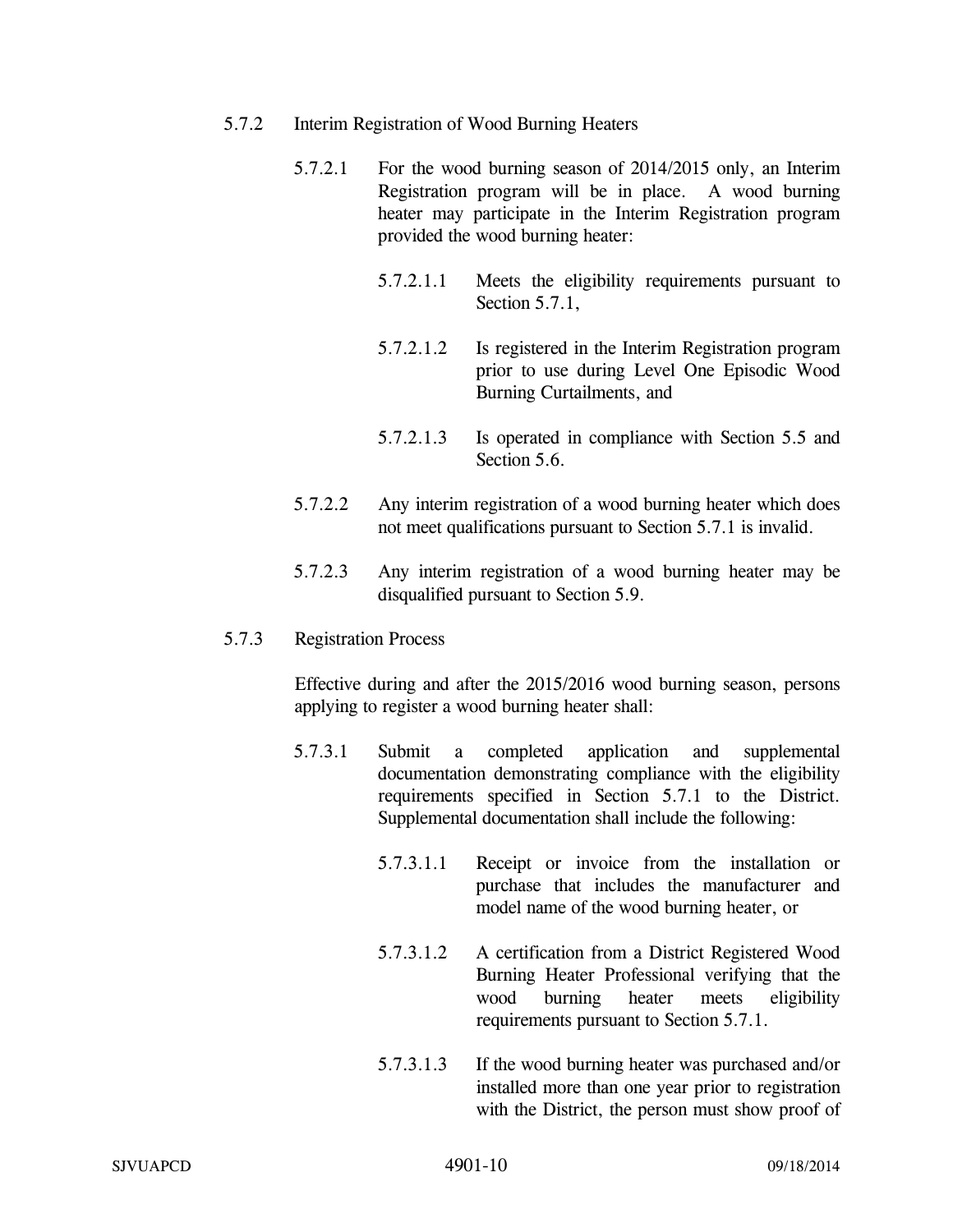inspection of the wood burning heater from a District Registered Wood Burning Heater Professional.

- 5.7.3.2 Pay a registration fee as required by Section 3.0 of Rule 3901 (Fees for Registration of Wood Burning Heaters).
- 5.7.3.3 Operate the wood burning heater in compliance with the requirements in Section 5.5 and Section 5.6.
- 5.8 Renewal of Registration
	- 5.8.1 Registration shall be valid for a period of up to three wood burning seasons from the date of registration issuance, unless the holder of the certificate is disqualified pursuant to Section 5.9.
	- 5.8.2 Registration may be renewed by complying with the following requirements:
		- 5.8.2.1 Complete and submit to the District a Registration Renewal application with verification that the wood burning heater has been inspected by District Registered Wood Burning Heater Professional to verify that it is maintained pursuant to manufacturer specifications.
		- 5.8.2.2 Payment of a registration renewal fee as required by Section 4.0 of Rule 3901.
	- 5.8.3 Failure to comply with Sections 5.8.1 or 5.8.2 may result in disqualification of registration.
- 5.9 Disqualification of Registration
	- 5.9.1 If the District finds a registered wood burning heater is operated in violation of the requirements of this rule, the registration may be disqualified, provided that notice and an opportunity for an office conference was afforded pursuant to Section 5.9.4.
	- 5.9.2 A registration disqualified pursuant to Section 5.9.1 may be reinstated if subsequent to the disqualification the operator of the wood burning heater demonstrates compliance with the requirements of Section 5.5 and Section 5.6.
	- 5.9.3 Persons with a disqualified registration pursuant to Section 5.9.1 may appeal the determination by petitioning to the APCO.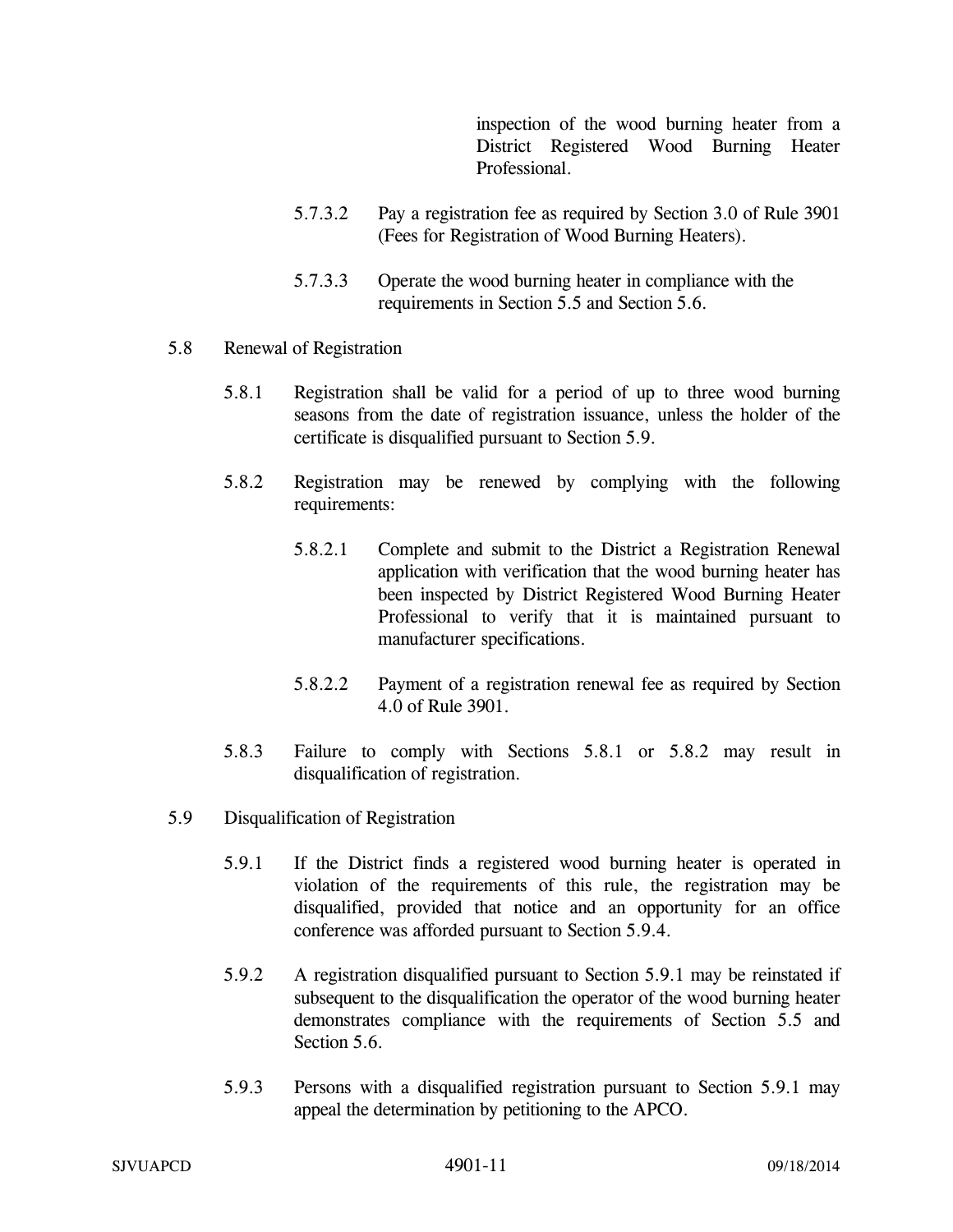5.9.4 Notice of Preliminary Disqualification Determination

If the District makes a preliminary determination that a registered unit is in violation of Section 5.0, the following actions shall be taken:

- 5.9.4.1 Notify the person who registered the wood burning heater, in writing, that the District has made a preliminary disqualification determination and pursuant to Section 5.9.1 the District may cancel the registration 30 calendar days after the date on the notice. The notice shall include all of the relevant facts relating to the preliminary determination that are known to the District at the time of the notice.
- 5.9.4.2 Request as part of the notification required by Section 5.9.4.1 that the person who registered the wood burning heater confer with the District, in an office conference within 30 calendar days of the date on the notice to discuss the facts relating to the preliminary disqualification determination.
- 5.9.4.3 Conduct the office conference required by Section 5.9.4.2 provided that the person who registered the wood burning heater accepts the request for the office conference.
- 5.9.5 Setting Aside a Disqualification

A disqualification determination pursuant to Section 5.9.1 shall be set aside by the APCO if the petitioner demonstrates to the satisfaction of the APCO that the violations forming the basis for the disqualification were the result of circumstances beyond the reasonable control of the petitioner and could not have been prevented by the exercise of reasonable care.

- 5.10 Registration of Wood Burning Heater Professionals
	- 5.10.1 To qualify to register as a Wood Burning Heater Professional with the District the applicant must meet one of the following criteria; this must be active, valid, and current:
		- 5.10.1.1 Fireplace Investigation Research and Education (F.I.R.E.) Certified Inspector, or
		- 5.10.1.2 Chimney Safety Institute of America (CSIA) certification, or
		- 5.10.1.3 National Fireplace Institute (NFI) certification, or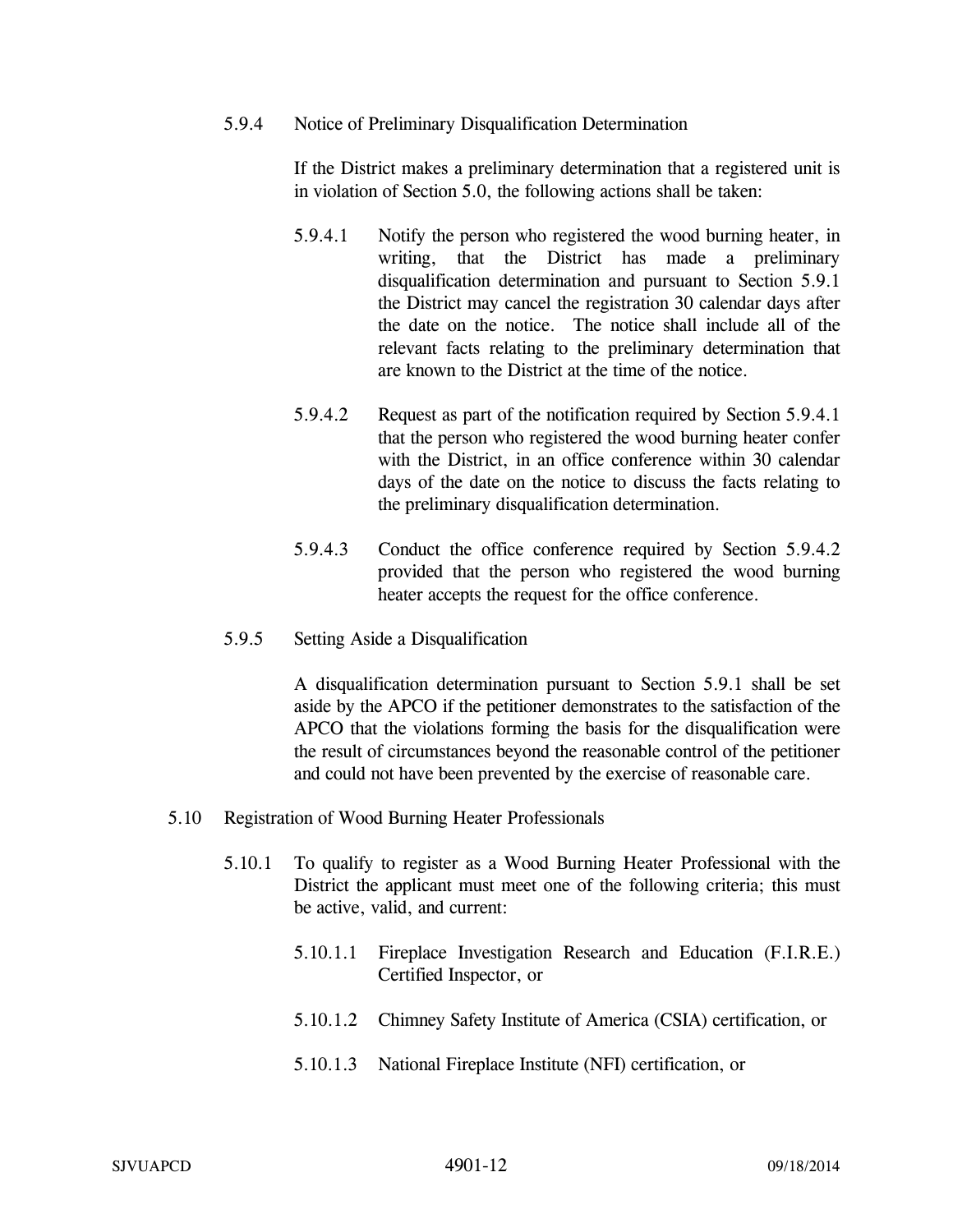- 5.10.1.4 A person determined to be qualified to perform inspections, maintenance, and cleaning activities on wood burning heaters by the APCO.
- 5.10.2 Persons applying to register as a Wood Burning Heater Professional with the District shall:
	- 5.10.2.1 Submit a completed application for registration to the District.
	- 5.10.2.2 Submit any necessary supplemental documents as determined by the APCO as necessary to verify statements and qualifications as presented in the application for registration.
	- 5.10.2.3 If the applicant does not have a certification pursuant to Sections 5.10.1.1 through 5.10.1.3 the applicant may submit an application to the APCO with supplemental documentation verifying that the applicant meets the certification standards as required by certifications pursuant to Sections 5.10.1.1 through 5.10.1.3.
- 5.10.3 Registration as a Wood Burning Heater Professional with the District is valid for up to three years from the date of issuance.
- 5.10.4 The District shall maintain a list of registered Wood Burning Heater Professionals on the District web page.
- 5.11 Inspection of Registered Wood Burning Heaters

The District has the right of entry for the purpose of inspecting any wood burning heater registered with the District in order to enforce or administer this rule.

- 6.0 Administrative Requirements
	- 6.1 Upon request of the APCO, the manufacturer shall demonstrate that each wood burning heater subject to the requirements of Sections 5.1 or 5.2 is compliant with said requirements.
	- 6.2 The person who registers the wood burning heater shall retain a copy of the District issued registration and make it available upon request.